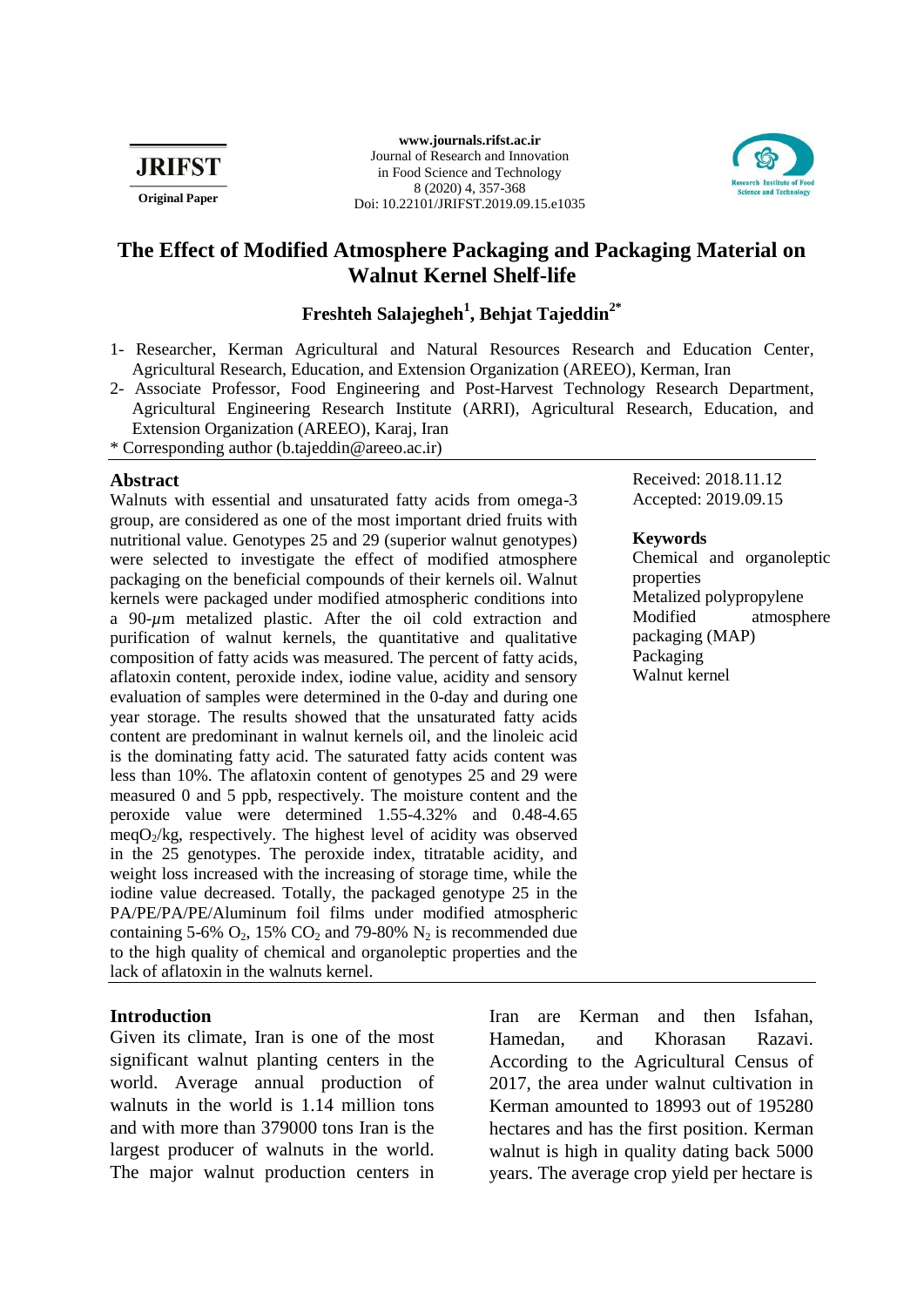3.5 tons per hectare using mechanized methods [\(Ahmadi](#page-9-0) *et al*., 2018).

Walnut, with scientific name *Juglans regia* L., is from Juglanaceae family: a multifunctional plant with various uses, such as walnut kernels. The high fat content (over 60%) of good quality protein, minerals, and vitamins in walnut kernels [\(Table 1\)](#page-1-0) has made it fresh or dried for commercial value [\(Bayat & Mahjub,](#page-9-1) [2017\)](#page-9-1). Most plant proteins are incomplete given the lack of essential amino acids, but walnut kernel proteins contain essential amino acids and are therefore classified as valuable animal proteins such as meat or eggs [\(Golzari, Rahemi, Hassani, Vahdati,](#page-9-2)  [& Mohammadi, 2013\)](#page-9-2).

<span id="page-1-0"></span>**Table 1.** Compounds in 100 g of raw walnut kernels

| refileis    |               |                     |
|-------------|---------------|---------------------|
| Composition |               | Value               |
| Water       |               | $3.50$ g            |
| Protein     |               | 14.80 g             |
| Fat         |               | 65.00 g             |
| Starch      |               | 13.00 g             |
|             | Calcium       | $100.00 \text{ mg}$ |
|             | Phosphorus    | 380.00 mg           |
| Minerals    | Iron          | $3.00$ mg           |
|             | Sodium        | $2.00$ mg           |
|             | potassium     | $50.00$ mg          |
|             | Vitamin A     | 30.00 units         |
|             | Vitamin $B_1$ | $0.35 \text{ mg}$   |
| Vitamins    | Vitamin $B_2$ | $0.12 \text{ mg}$   |
|             | Vitamin $B_3$ | $1.00 \text{ mg}$   |
|             | Vitamin C     | $2.00 \text{ mg}$   |

Walnuts kernel has compounds called sterols naturally produced in plant compounds and are chemically similar to cholesterol. Some plant sterols are not absorbed along the digestive tract during the digestive process and block the cholesterol absorption pathway in the bloodstream. 100 g of walnut contains 150 mg of plant sterol. This substance has a significant role in the chemical and vascular protection of the body. Moreover, walnut has a flavonoid called ellagic acid that can block the growth of cancer cells [\(Stampar, Solar, Hudina, Veberic, &](#page-10-0)  [Colaric, 2006\)](#page-10-0).

Walnut kernel is one of the dried fruits that is rapidly decayed by chemical and microbial agents and the cause of spoilage is the presence of significant values of fat (about 64 to 71%) with unsaturated fatty acids like oleic acid, linoleic acid, linolenic acid and arachidonic acid and the oxidation problem always threatens fat [\(Tajeddin,](#page-10-1)  [2004\)](#page-10-1). Usually, the moisture content of the walnut harvested varies between 34-40% that decreases to 5% after the peeling and drying process. In long-term storage of kernels, the oxidation of lipids and hydrolysis reactions in monolayer water is at its lowest [\(Maskan & Karatag, 1997\)](#page-9-3). If the moisture of walnut and its kernel reaches below the layer of monolayer water, the lipase enzyme is activated on its lipid and increases the peroxide value [\(Hamedi, 2015\)](#page-9-4). Using suitable coatings and packaging in modified atmosphere and appropriate temperature is essential to avoid this process [\(Yaman, 2004\)](#page-10-2).

[Raee, Sedaghat, Pourazarang, &](#page-10-3)  [Hashemi \(2007\)](#page-10-3) packed the pistachio and its kernels in crude polypropylene film with nitrogen and vacuum and then stored at 5 and 10 °C and ambient temperature at 65% relative humidity. The results showed that packaging in metallized film and fivelayer film was effective in maintaining the quality of pistachio. At the end of 28 months storage at two mentioned temperatures, the fatty acids were reported as 0.6, 0.8 and 0.4%. At the end of storage, all samples except for vacuum packing contained a large value of insects and larvae and vacuum packing did not increase aflatoxin levels.

[Ghanei Zare, Tavakolipour, &](#page-9-5)  [Elhamirad](#page-9-5) (2012) conducted a study on the evaluation of different types of packaging materials including cellophane, nylon, and metal cans combined with vacuum conditions for raw pistachios. The results showed that nylon, especially under vacuum, was more privileged than other treatments.

[Sattar, Mohammad, Saleem, Jan, &](#page-10-4)  [Ahmad \(1990\)](#page-10-4) examined the effect of fluorescent light, gamma rays, and the type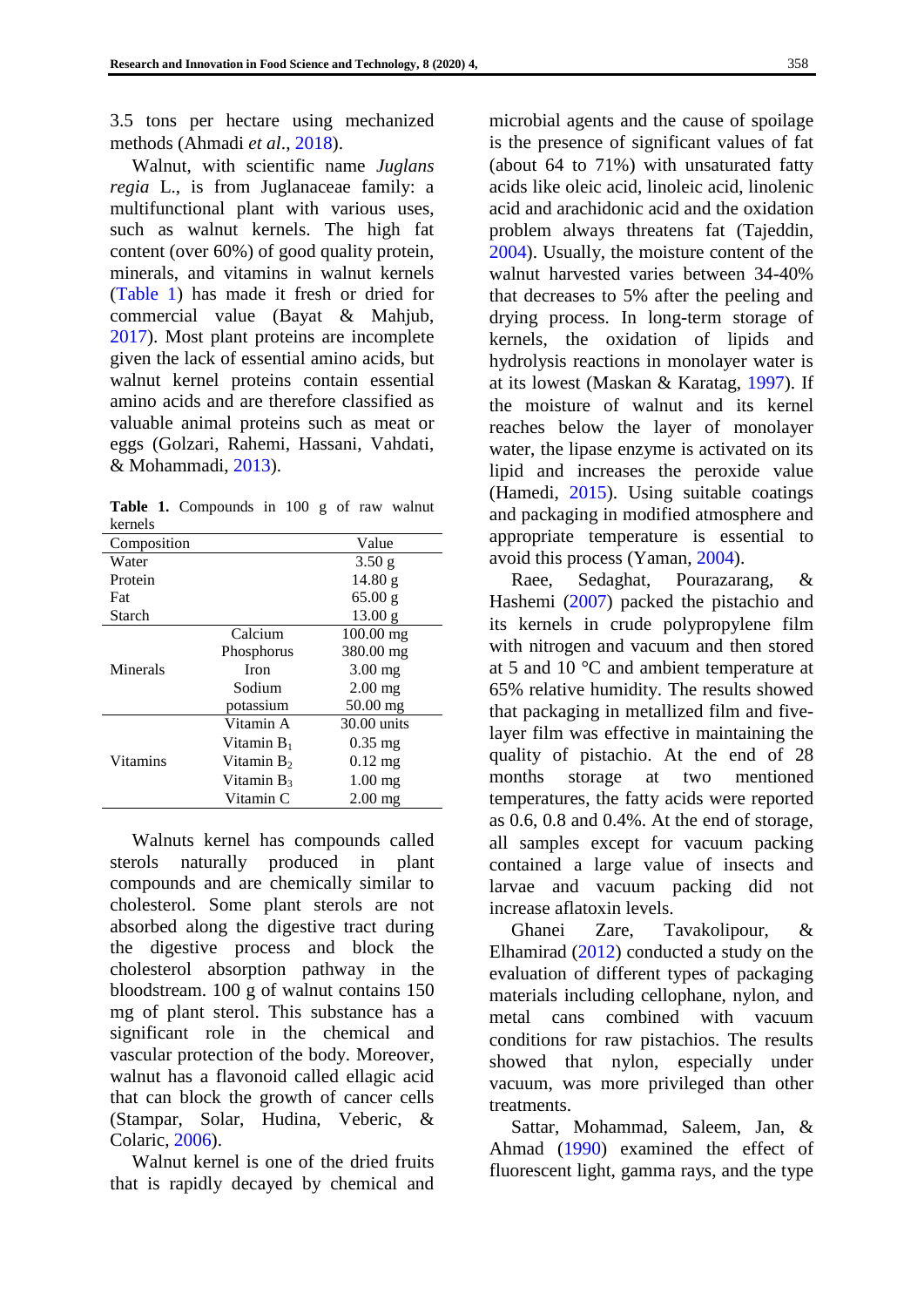of packaging on the oxidation of walnuts, almonds and peanuts. They stored these products at 25-40 °C for 200 days. The results showed that the oxidation rate increased with the use of fluorescent light and gamma rays. Moreover, glass and polyethylene packaging materials protected the product against oxidation.

The purpose of modified atmosphere packaging (MAP) is to increase the shelf life of perishable foods so that they can maintain the quality of freshness or almost freshness. Hence, MAP is a natural way to extend the life of products without using preservatives. On the other hand, hybrid packaging materials like multilayers improve the barrier features of packaging. For instance, with the presence of cardboard and plastic on the top wall of the beverage packaging, the cardboard provides stability and product protection while the plastic material prevents water vapor they provide the optimum for liquid materials [\(Stiles & Ooraikul, 1991\)](#page-10-5).

According to the above points, for examining the viability of walnut kernels as one of the nutritious and valuable agricultural products of Iran, this product uses PA/PE/PA/PE composite film and aluminum foil, and modified atmosphere method for packaging and some of its important physical and chemical properties were evaluated during storage.

## **Materials and methods**

Forty kg of walnuts were purchased from two genotypes 25 and 29 from Rabar (Walnt planting area of Kerman) 180 km south of Kerman. After peeling, it was dried in a cabinet dryer at 42 °C to 12% moisture contents. Walnuts were then removed from the dryer and stored at room temperature until 4-6% moisture contents and the kernels were prepared. Two types of 90 *µ*m thick packaging films: a) cellophane (purchased from Freeman Company) and b) five metallized layers (polypropylene + polyethylene+ polyamide +polyethylene with aluminum layer) Fireplace) were used. For packaging under modified atmospheric conditions, two gas mixtures (2-3%  $O_2$ , 5-5%  $CO_2$ , and 92%  $N_2$ ; 5-6%  $O_2$ , 15%  $CO_2$ , and 80-79%) were applied.

It should be explained that walnut kernel samples were packed with modified atmosphere in the five-layer film, and control samples in the conventional atmosphere with both types of films using the Hankelman Model A200. Additionally, the approximate weight of walnut kernel in each package was 200±5 g and 12 similar samples were prepared from each treatment.

After counting and coding, the samples were stored in a refrigerator at  $10\pm1$  °C and relative humidity 60% for one year. Once every three months, three replications of each sample were removed from the fridge and chemical tests were performed as follows. Sensory evaluation was done performed every three months, and aflatoxin contamination and fatty acid profiles were measured on walnut kernels samples at harvest.

## **Extraction of oil**

The walnut kernel was first mixed with manual grinding and then mixed with 1 to 4 volumes of normal hexane. Extraction was done for 48 h in the dark and at ambient temperature with vigorous shaking intensities. The solvent was separated in an oven under vacuum at 40 ° C.

## **Analysis and identification of fatty acids**

Fatty acid composition of the oil sample was determined using HP-5890 gas chromatograph (Hewlett-Packard, USA) equipped with CP-FIL silica glass capillary columns, 60 m in diameter 0.22 mm, and ionic flame detector. Nitrogen was used as carrier gas at a flow rate of 0.75 mL/min. The oven was maintained at 198 °C and the injector and indicator at 25 °C.

The esterified fatty acids were in line with the methyl esters of fatty acids, created by intensive shaking of oil solutions in hexane  $(0.3 \text{ g}/7 \text{ mL})$  with 2 mL methanol potassium hydroxide at 50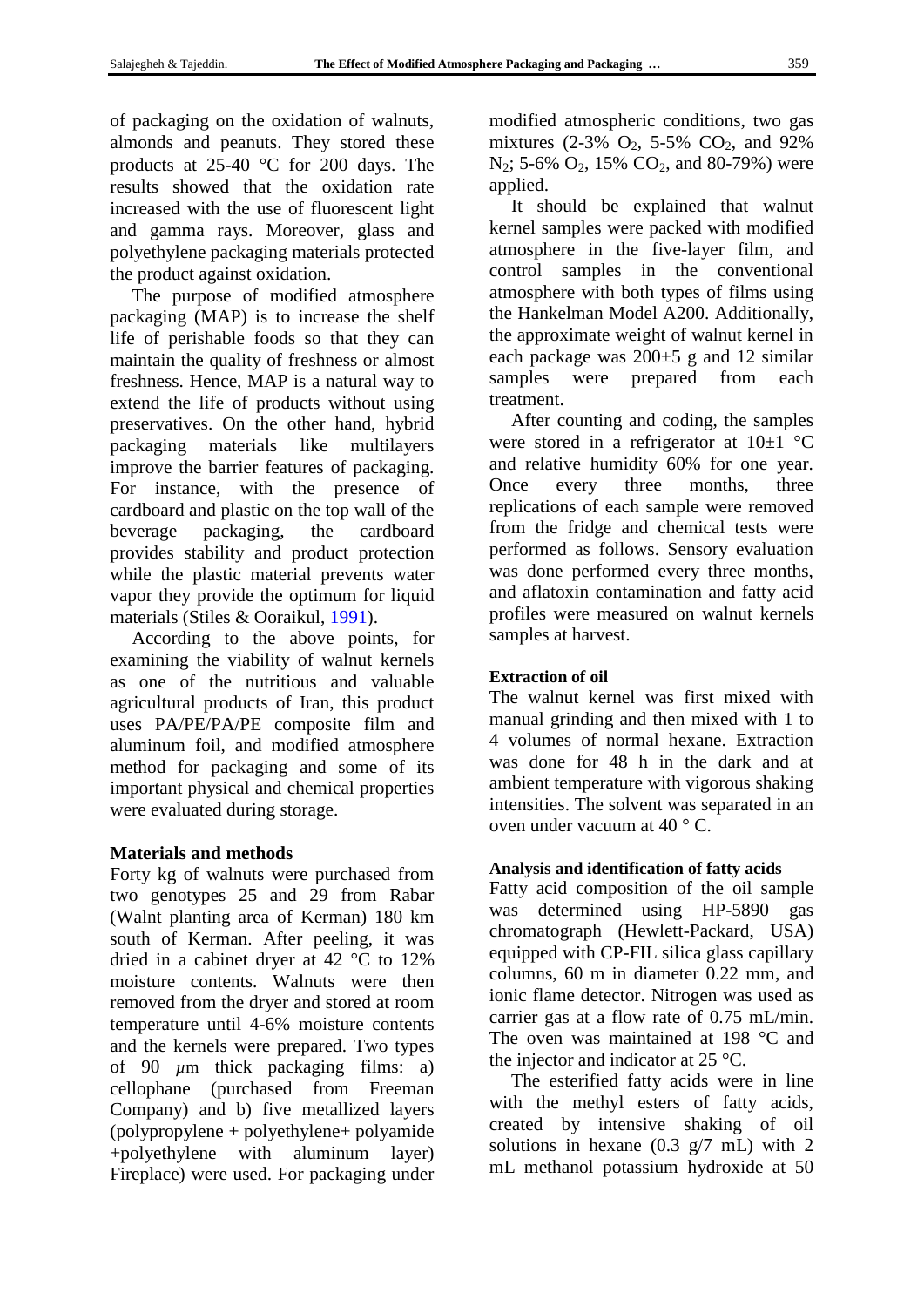$(2)$ 

(3)

°C for 10 min. Methyl esters of fatty acids were identified using the above model gas chromatograph.

#### **Iodine number**

The iodine absorbed by one gram of fat is called iodine number. There is a relationship between the oxidation effect of fat and the iodine number. Oils with more double bonding are more rapidly oxidized under identical conditions and are more susceptible to oxygen degradation. Iodine number was calculated according to the fatty acid analysis [\(AOAC,](#page-9-6) 2005b).

## **Peroxide number**

Li method was used to measure peroxide index. Hence, at first about 5 g of the extracted oil samples were weighed into a 250 mL Erlenmeyer flask and added to a 30 cm<sup>3</sup> acetic acid-chloroform ratio of three to one. About  $0.5 \text{ cm}^3$  of saturated potassium iodide solution was added and stirred after shaking Erlenmeyer flask to dissolve the oil in the solvent. After 2 min, 30 cm<sup>3</sup> of distilled water was added and titrated in the presence of starch reagent with 0.1 N sodium hyposulphite solution. The peroxide index was obtained from the following equation [\(Iranian National](#page-9-7)  [Standardization Organization](#page-9-7) [ISIRI], [2018\)](#page-9-7).

$$
Peroxide number = \frac{(a-b) \times N \times 1000}{M}
$$
 (1)

a=mL of sodium thiosulfate consumed as a sample

b=mL of sodium thiosulfate used as control

N=normality of thiosulfate used

M=weight of walnut oil in grams

## **Acidity**

In an Erlenmeyer flask, first 20 cm<sup>3</sup> of alcohol and  $20 \text{ cm}^3$  of chloroform were poured and neutralized in the presence of phenolphthalein reagent to measure the acidity. Then it was added to another Erlenmeyer flask containing 10 g of walnut oil titrated with 0.1 N NaOH, and the

acidity was obtained from the following equation after stirring to dissolve the oil [\(Hosseini, 1990\)](#page-9-8).

$$
Acidity = \frac{N \times 0.0282 \times 100}{M}
$$

N=mL of one-tenth normal Sodium hydroxide M=walnut oil weight

#### **Moisture**

A weighing plate and 15 g sample were added to measure moisture percent. Then, it was incubated with the oven for 70 h at 70 °C. The percentage of moisture was calculated from the following equation after fixing the weight by desiccator [\(AOAC, 2005a\)](#page-9-9).

Moisture percentage

\n
$$
= \frac{dry \, sample \, weight - fresh \, sample \, weight}{fresh \, weight} \times 100
$$

## **Sensory evaluation**

The sensory evaluation test was used to evaluate sensory properties. In doing so, 25 people in the age group 15-45 years were selected. Hedonic test was administered after sufficient explanation of the observers' adherence to the test points. The samples were incubated at ambient temperature for 12 h prior to the test to reach temperature equilibrium. The traits examined and their definitions for walnut color, taste or bitterness, firmness, appearance (including pest-infestation rate), and walnut kernel uniformity ranged from very poor (score 1) to very good (score of 100) [\(Piggott, Simpson, &](#page-10-6)  [Williams, 1998\)](#page-10-6).

## **Aflatoxin**

Aflatoxin content of walnut kernel packed of the samples was measured by HPLC device in three replications. In doing so, 75 g of each sample was mixed with a mixer (model Hobart VCM 40, USA) for a full three minutes and after several steps of separation with 5% sodium chloride solution, the mixture of acetonitrile and water (84:16), methanol and water ratio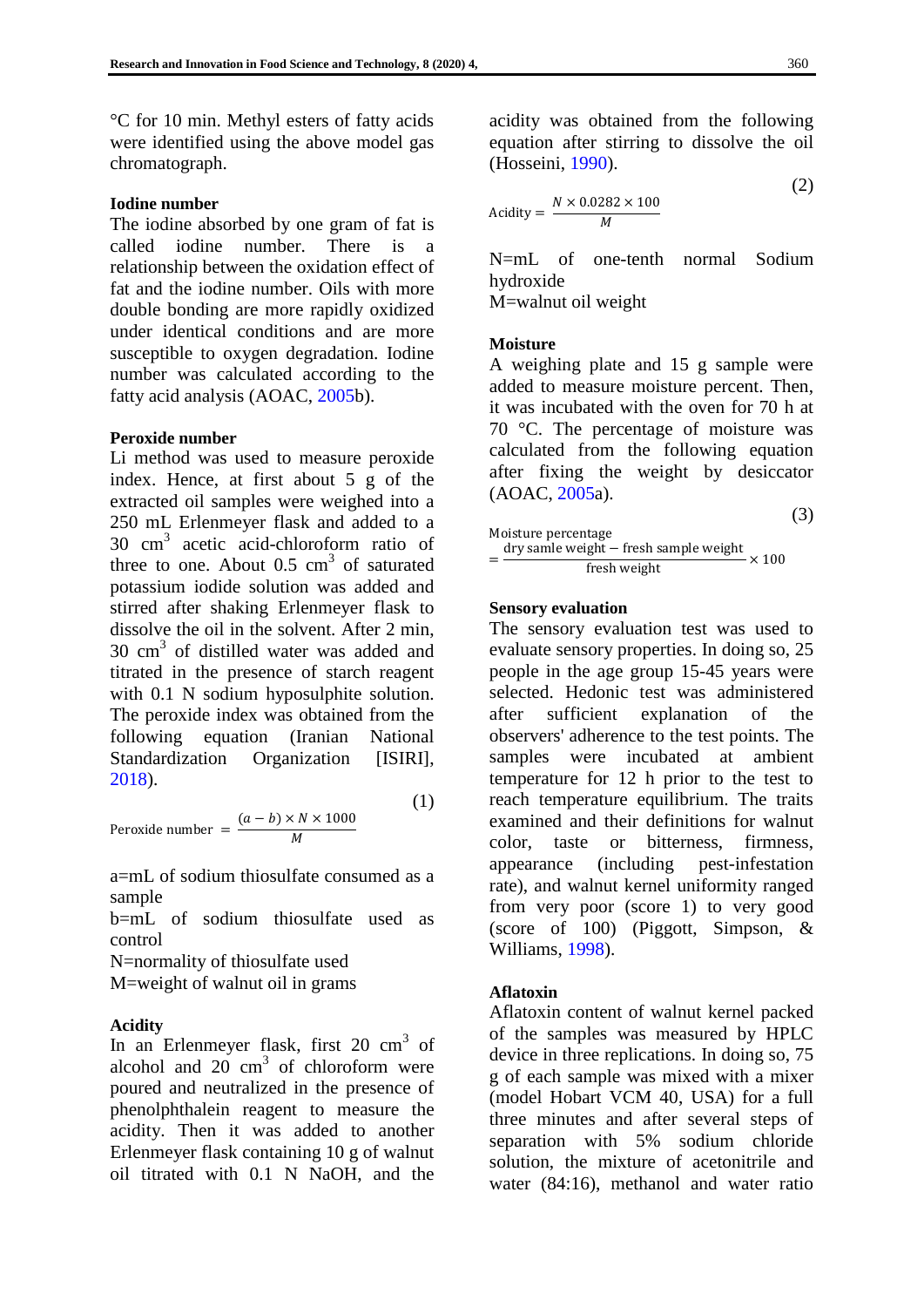(80:20) and trifluoroacetic acid, aflatoxin content using Chromspher C18 column reverse phase with 5 *µ*m particle size and 46×100 mm (Chrompack cat. No. 28264) injection rate 20 *µ*L was measured. Solvent flow rate of 0.5 mL/min and aflatoxin values were used as controls according to B1, B2, G1 and G2 standards [\(Cheraghali](#page-9-10)  *et al*[., 2007\)](#page-9-10).

#### **Statistical analysis of data**

Statistical analysis was done as split plot factorial based on randomized complete block with two factors of packing type in two levels and storage time in three levels with three replications.

## **Results and discussion**

Walnut characteristics and its changes during storage were analyzed in SPSS17 and data were compared using Duncan's multiple range test [\(Table 2\)](#page-4-0).

According to the results of variance analysis, the effect of treatment, storage time and their interaction on peroxide, moisture, iodine, and humidity were at 1%

significance level, but the effect of replication on these traits was insignificant. [Table \(2\)](#page-4-0) shows the effect of treatments on the indices. As the shelf life of the peroxide number increased, the acidity of the titer and the flux increased, but the iodine number reduced significantly [\(Table](#page-5-0)  [3\)](#page-5-0).

As [Table \(3\)](#page-5-0) shows, the rate of changes in the peroxide value of walnut kernel samples varied from 1.55 to 4.32 during one year of storage. Of the two genotypes used in the project, genotype 29 had less peroxide content with  $92\%$  CO<sub>2</sub> and  $5-6\%$  $O<sub>2</sub>$  packaging, and the referees rated the genotype more favorable. The moisture content of the samples varied from 0.48 to 4.65%. The highest acidity was observed in walnut cultivar 25. Walnut kernel peroxide index increased during storage. This is in line with the results of [Sattar](#page-10-4) *et al*. [\(1990\)](#page-10-4). However, there were no changes in the peroxide index in the first six months. There was also a slight change in the second six months.

<span id="page-4-0"></span>**Table 2.** Comparison of the average effect of using modified atmosphere on the walnut kernel indices of the two genotypes

| Row            | Applied treatments                                     | Peroxide Index<br>(mEq oxygen<br>per kg) | Moisture<br>(% )              | Titrable<br>acidity $(\% )$  | Iodine<br>number<br>(g/100 g oil) | Weight loss<br>(% )           |
|----------------|--------------------------------------------------------|------------------------------------------|-------------------------------|------------------------------|-----------------------------------|-------------------------------|
| $\mathbf{1}$   | Genotype 29 with 5-6%<br>$O_2$ and 15% $CO_2$          | $1.55 \pm 1.24$ <sup>ab</sup>            | $4.18 \pm 20^{bc}$            | $0.69 \pm 0.83$ <sup>a</sup> | $54.00 \pm 2.70$ <sup>abc</sup>   | $0.00 \pm 0.05^{\text{a}}$    |
| $\overline{2}$ | Genotype 29 with 2-2%<br>$O2$ and 6-5% CO <sub>2</sub> | $2.44 \pm 1.49^{ab}$                     | $3.29 \pm 1.97$ <sup>bc</sup> | $0.86 \pm 0.92$ <sup>a</sup> | $56.9 \pm 2.75$ <sup>bc</sup>     | $0.00 \pm 0.05^{\text{a}}$    |
| 3              | Genotype 25 with 5-6%<br>$O_2$ and 15% $CO_2$          | $2.82 \pm 1.68^{ab}$                     | $4.60 \pm 2.15$ <sup>c</sup>  | $0.11 \pm 0.33^{\text{a}}$   | $119.70 + 3.30$ <sup>d</sup>      | $0.00 \pm 0.05^{\text{a}}$    |
| $\overline{4}$ | Genotype 25 with 2-3%<br>$O_2$ and 6-5% $CO_2$         | $2.56 \pm 1.60^{ab}$                     | $4.10\pm2.00^{bc}$            | $0.11 \pm 0.33$ <sup>a</sup> | $116.90 \pm 3.20$ <sup>d</sup>    | $0.01 \pm 0.09^a$             |
| 5              | Control 29 in the five-<br>layer film                  | $4.32 \pm 2.00^b$                        | $4.10\pm2.00^{bc}$            | $4.32 \pm 0.35$ <sup>a</sup> | $99.60 \pm 3.16^{\circ}$          | $0.69 \pm 0.38^b$             |
| 6              | Control 29 in ordinary<br>film                         | $4.02 \pm 2.00^b$                        | $4.60 \pm 2.01$ <sup>bc</sup> | $0.12 \pm 0.34$ <sup>a</sup> | $35.70 \pm 2.44^{\circ}$          | $1.69 \pm 1.30$ <sup>bc</sup> |
| 7              | Control 25 in the five-<br>layer film                  | $4.20 \pm 2.05^{\rm b}$                  | $3.00 \pm 1.75$ <sup>ab</sup> | $0.22 \pm 0.47^b$            | $73.80 + 2.90^{\circ}$            | $1.47 \pm 1.21$ <sup>bc</sup> |
| 8              | Control 25 in ordinary<br>film                         | $4.26 \pm 2.06^b$                        | $2.50 \pm 1.57$ <sup>a</sup>  | $0.28 \pm 0.35^b$            | $47.90 \pm 2.63^{ab}$             | $2.82 \pm 1.68$ <sup>c</sup>  |

The non-similar letters in each column show the difference in the significance level for that trait.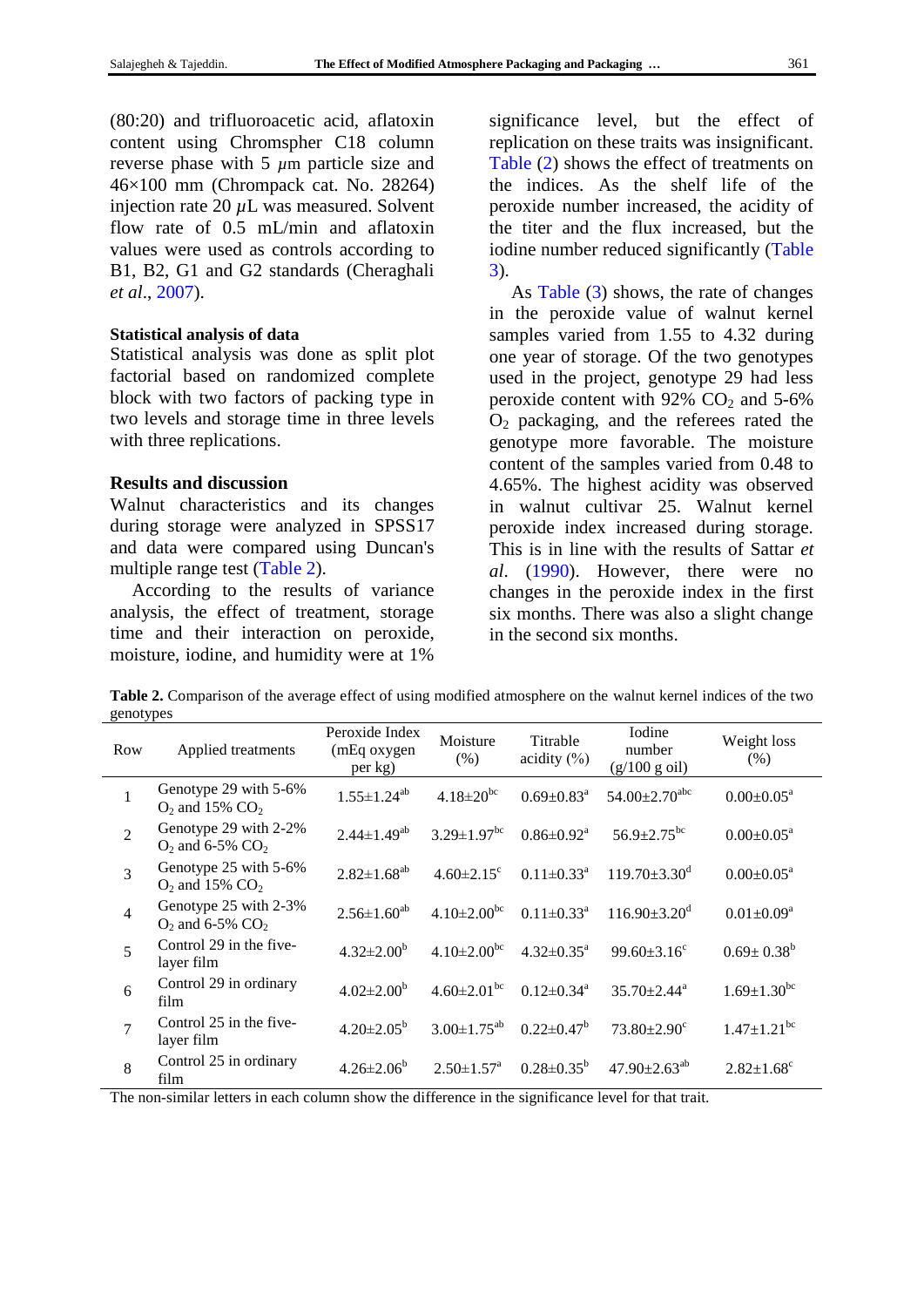| Row | Storage time            | Peroxide Index<br>(mEq oxygen<br>per kg) | Moisture<br>(%)              | Titrable<br>$\alpha$ idity $(\%)$ | Iodine<br>number<br>(g/100 g oil) | Weight loss<br>(% )        |
|-----|-------------------------|------------------------------------------|------------------------------|-----------------------------------|-----------------------------------|----------------------------|
|     | Three months<br>storage | $1.47 \pm 1.21$ <sup>a</sup>             | $4.00 \pm 2.00^b$            | $0.08 \pm 0.28$ <sup>a</sup>      | $82.28 \pm 3^{b}$                 | $0.20 \pm 0.45^{\text{a}}$ |
| 2   | Six months storage      | $1.65 \pm 1.28$ <sup>a</sup>             | $4.10\pm2.01^{b}$            | $0.12 \pm 0.35^b$                 | $84.30 \pm 3.01$ <sup>c</sup>     | $0.25 \pm 0.5^{\text{a}}$  |
| 3   | Nine months storage     | $4.79 \pm 2.19^b$                        | $4.10\pm2.01^{b}$            | $0.11 \pm 0.33^{b}$               | $68.00 \pm 0.33$ <sup>a</sup>     | $1.50 \pm 1.22^b$          |
| 4   | 12 months storage       | $5.10 \pm 2.26^b$                        | $3.04 \pm 1.74$ <sup>a</sup> | $0.25 \pm 215$ <sup>c</sup>       | $67.70 \pm 0.50^{\mathrm{a}}$     | $1.40 \pm 1.18^b$          |

<span id="page-5-0"></span>**Table 3.** Comparison of the average effect of storage time on the indices of two genotypes of walnut

The non-similar letters in each column show the difference in the significance level for that trait.

As shown in [Fig.](#page-5-1) (1), walnut kernel of genotype 29 in five-layer film PA/PE/PA/PE and aluminum foil was superior over control sample in five-layer film. Genotype 25 had a higher peroxide value than genotype 29. Peroxide values were lower in the gas filled samples than in the control samples. This is in line with the results of [\(Mexis, Riganakos, &](#page-10-7)  [Kontominas,](#page-10-7) 2011). Control samples kept in PA/PE/PA/PE film and aluminum foil had the same number as those preserved in cellophane film.

<span id="page-5-1"></span>

**Fig. 1.** Peroxide value of two walnut kernel genotypes with treatments applied during one year of storage

(P1=genotype 29 in five-layer film with 2-3%  $O_2$ , 6-5% CO<sub>2</sub> gas and 92% N<sub>2</sub> gas, P2=genotype 29 in fivelayer film with 5-6%  $O_2$ , 15%  $CO_2$  gas and 79-80%  $N_2$  gas, P3=genotype 25 in five-layer film with 2-3%  $O_2$ , 5-6%  $CO_2$  gas and 92% N<sub>2</sub> gas, P4=genotype 25 in five-layer film with 5-6%  $O_2$ , 15%  $CO_2$  gas and 79- $80\%$  N<sub>2</sub> gas, P5=control, genotype 29 with five-layer film, P6=control, genotype 29 with cellophane film, P7=control, genotype 25 with five-layer film, P8=control, genotype 25 with cellophane film, P8=genotype 25 with cellophane cover)

[Fig.](#page-5-2) (2) shows the iodine number changes. The lowest number of iodine number was observed in the cellophane (conventional) film, and the highest in the walnut kernel genotype 25. In other words, this genotype has more unsaturated fatty acids. This is in line with the results of (Raee *et al*[., 2007\)](#page-10-3) on cover under modified atmospheric conditions on pistachio kernels. The iodine number decreased during the shelf life, which is in line with the results of [\(Escobar, Estevez,](#page-9-11)  [& Guiñez, 2000\)](#page-9-11).

<span id="page-5-2"></span>

**Fig. 2.** Iodine number in walnut kernel genotype with treatments applied during one year of storage

(P1=genotype 29 in five-layer film with 2-3%  $O_2$ , 6-5%  $CO<sub>2</sub>$  gas and 92%  $N<sub>2</sub>$  gas, P2=genotype 29 in fivelayer film with 5-6%  $O_2$ , 15%  $CO_2$  gas and 79-80%  $N_2$  gas, P3=genotype 25 in five-layer film with 2-3%  $O_2$ , 5-6%  $CO_2$  gas and 92%  $N_2$  gas, P4=genotype 25 in five-layer film with 5-6%  $O_2$ , 15%  $CO_2$  gas and 79-80%  $N_2$  gas, P5=control, genotype 29 with five-layer film, P6=control, genotype 29 with cellophane film, P7=control, genotype 25 with five-layer film, P8=control, genotype 25 with cellophane film, P8=genotype 25 with cellophane cover)

Edible fats, both animal and vegetable, have certain and minor values of free fatty acid, but may exceed the permissible limit due to spoilage and hydrolysis factors. Hence, measuring the acidity of oil is a way to show its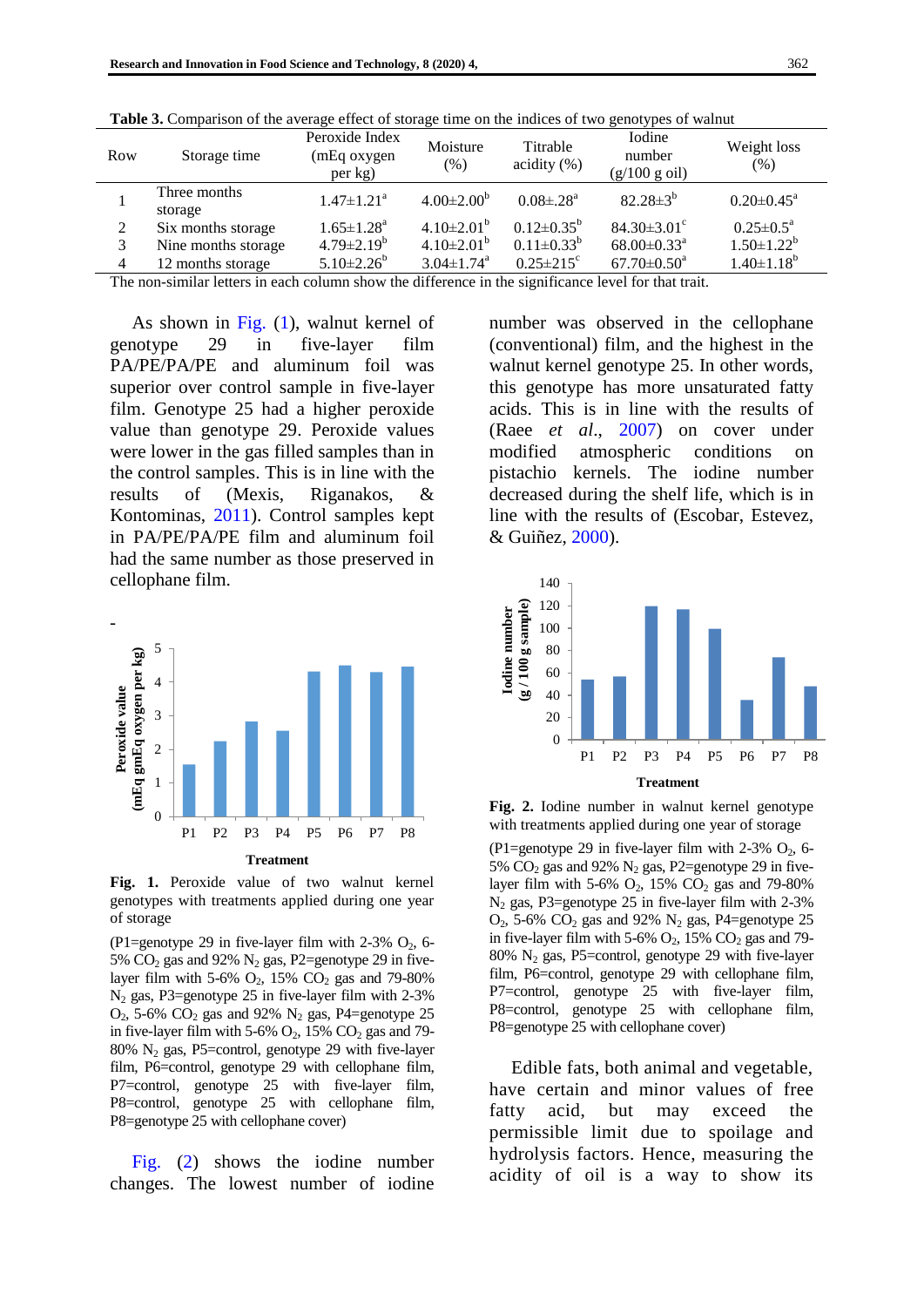spoilage. As [Fig.](#page-6-0) (3) shows, the lowest fat content was related to genotype 25 and the highest to genotype-29 spoilage in conventional film. As the storage life increased, the rate of spoilage increased as well.

<span id="page-6-0"></span>

**Fig. 3.** Acidity percent of two walnut kernel genotypes with treatments applied during one year of storage

(P1=genotype 29 in five-layer film with 2-3%  $O_2$ , 6-5%  $CO<sub>2</sub>$  gas and 92% N<sub>2</sub> gas, P2=genotype 29 in fivelayer film with 5-6%  $O_2$ , 15%  $CO_2$  gas and 79-80%  $N_2$  gas, P3=genotype 25 in five-layer film with 2-3%  $O_2$ , 5-6%  $CO_2$  gas and 92% N<sub>2</sub> gas, P4=genotype 25 in five-layer film with 5-6%  $O_2$ , 15%  $CO_2$  gas and 79-80%  $N_2$  gas, P5=control, genotype 29 with five-layer film, P6=control, genotype 29 with cellophane film, P7=control, genotype 25 with five-layer film, P8=control, genotype 25 with cellophane film, P8=genotype 25 with cellophane cover)

During drying the fruits using hot and dry air, their moisture reduces and reaches about 4-6%. In this process, temperature and humidity must be controlled to prevent thermal damage to the fruit. The moisture percentage of walnut kernels should not exceed 6 and less than 2. If it is more than 6, conditions are provided for the growth of fungi and bacteria, and if it is lower than 2, oxidation of fats in walnuts will take place.

Based on the results, the composition of the inlet gas, the type of packaging and the storage time had a significant effect on moisture content, but the effect of repetition was not significant [\(Table](#page-4-0)  [2\)](#page-4-0). The moisture content of the samples over time can be due to the low range of relative humidity changes in the storage

location and the effectiveness of the impermeable plastic bags in controlling the moisture content during the storage period. On the other hand, walnut kernels contain a high amount of fat, proteins and peptides can react with lipid and affect membrane resistance and ultimately prevent water from leaving the product [\(Cline & Press, 1990\)](#page-9-12). [Fig.](#page-6-1) (4) shows the moisture changes.

<span id="page-6-1"></span>

**Fig. 4.** Changes in moisture percentage of two walnut kernel genotypes with treatments applied during one year of storage

(P1=genotype 29 in five-layer film with 2-3%  $O_2$ , 6-5%  $CO<sub>2</sub>$  gas and 92% N<sub>2</sub> gas, P2=genotype 29 in fivelayer film with 5-6%  $O_2$ , 15%  $CO_2$  gas and 79-80% N2 gas, P3=genotype 25 in five-layer film with 2-3%  $O_2$ , 5-6%  $CO_2$  gas and 92%  $N_2$  gas, P4=genotype 25 in five-layer film with 5-6%  $O_2$ , 15%  $CO_2$  gas and 79-80% N2 gas, P5=control, genotype 29 with five-layer film, P6=control, genotype 29 with cellophane film, P7=control, genotype 25 with five-layer film, P8=control, genotype 25 with cellophane film, P8=genotype 25 with cellophane cover)

According to the results, walnut kernel weight loss was insignificant (at zero level) until six months after storage. Within six months, it reached 1.4 and 1.6% in 12 months. Among the treatments applied, the highest weight loss was in the control sample kept in cellophane film [\(Fig.](#page-7-0) 5). Five-layer films with packaging under modified atmospheric conditions could reach zero weight loss. Weight loss was observed in the control samples kept in the five-layer film but it was lower than in the cellophane films.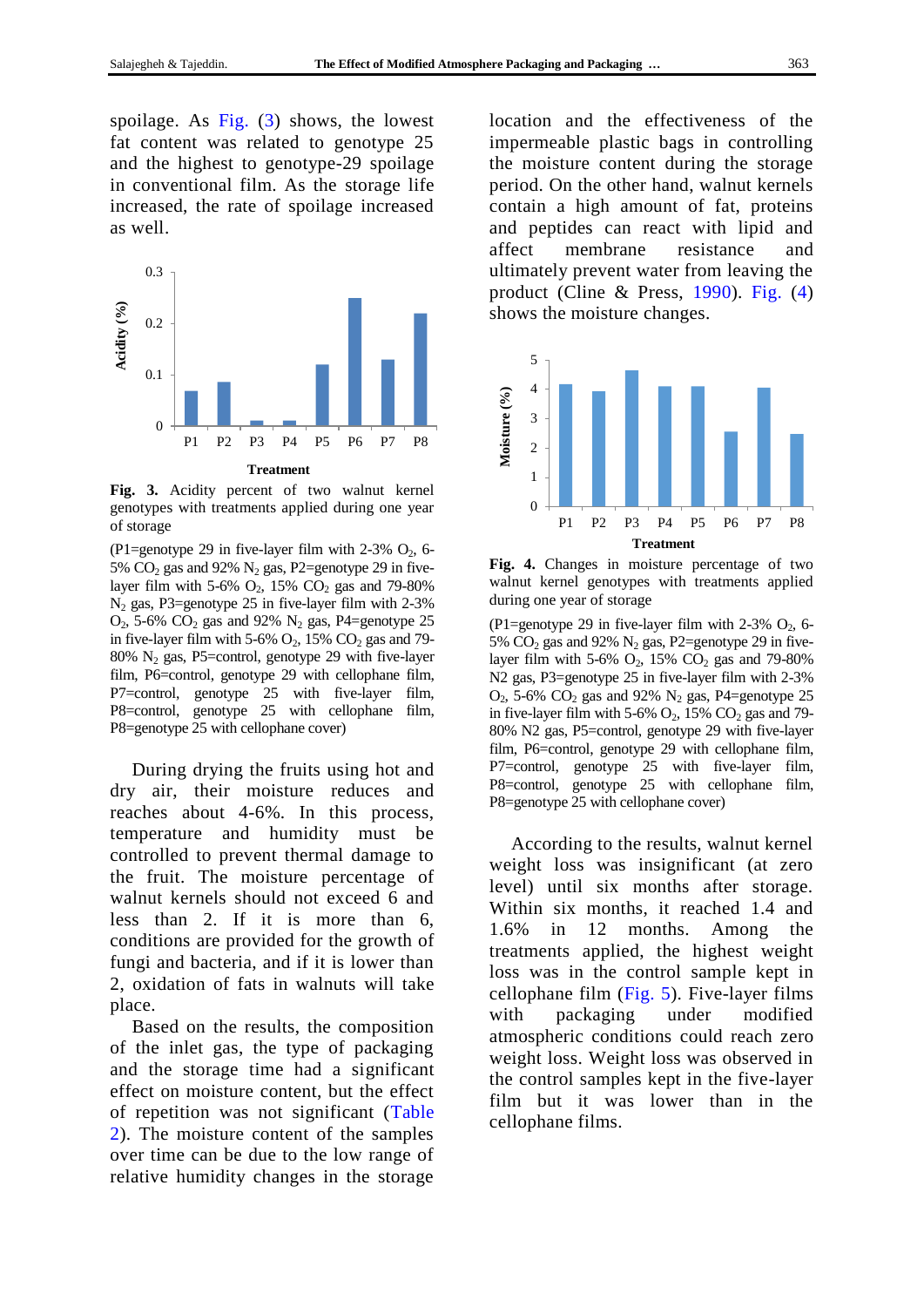<span id="page-7-0"></span>

**Fig. 5.** Weight loss of two walnut kernel genotypes and the effect of treatments applied on it

(P1=genotype 29 in five-layer film with 2-3%  $O_2$ , 6-5%  $CO<sub>2</sub>$  gas and 92% N<sub>2</sub> gas, P2=genotype 29 in fivelayer film with 5-6%  $O_2$ , 15%  $CO_2$  gas and 79-80% N2 gas, P3=genotype 25 in five-layer film with 2-3%  $O_2$ , 5-6%  $CO_2$  gas and 92%  $N_2$  gas, P4=genotype 25 in five-layer film with  $5-6\%$  O<sub>2</sub>,  $15\%$  CO<sub>2</sub> gas and 79-80%  $N_2$  gas, P5=control, genotype 29 with five-layer film, P6=control, genotype 29 with cellophane film, P7=control, genotype 25 with five-layer film, P8=control, genotype 25 with cellophane film, P8=genotype 25 with cellophane cover)

According to [Table \(4\),](#page-7-1) it was clarified that linoleic acid is the dominant fatty acid in walnut oil. Oleic acid, linolenic acid, palmitic acid, and stearic acid were in the next ranks. [Amaral,](#page-9-13)  [Casal, Pereira, Seabra, & Oliveira](#page-9-13) (2003) in Portugal found six genotypes of Mayette, Marbot, Franqutte, Lara, Mellanaise, Parisenne, dominant fatty acid, linoleic acid. Genotype 25 had significantly higher linoleic acid content compared to sample 29. The unsaturated fatty acids in genotype 25 were lower. The average unsaturated fatty acids in the two mentioned genotypes were 90.85% and saturated fatty acids less than 10%. The average of unsaturated fatty acids with a double bond was 29.37% and the average of unsaturated fatty acids with multiple double bonds 30.73%. This was in line with the results of [Ozkan &](#page-10-8)  [Koyuncu](#page-10-8) (2005).

<span id="page-7-1"></span>**Table 4.** The results of fatty acids composing two fatty acid genotypes

| <b>Walnuts</b> | Linoleic acid<br>$\frac{1}{2}$ | Linolenic<br>acid $(\% )$ | Oleic acid<br>$\frac{1}{2}$ | Palmitic Acid<br>$(\%)$ | Stearic acid<br>(%) | Extraction of<br>total oil $(\%)$ |  |
|----------------|--------------------------------|---------------------------|-----------------------------|-------------------------|---------------------|-----------------------------------|--|
|                | C2: 18 ω6                      | $C3:18\omega3$            | $Cl: 18 \omega 9$           | C0: 16                  | CO:18               |                                   |  |
| Genotype 29    | 47.55                          | 1.82                      | 30.91                       | 5.72                    | 2.48                | 65.40                             |  |
| Genotype 25    | 50.24                          | 13.30                     | 27.82                       | 6.27                    | 2.36                | 71.00                             |  |

The sensory test results of walnut kernels are shown in [Tables \(5\)](#page-8-0) and [\(6\).](#page-8-1) According to the results of analysis of variance, the effect of repetition, treatment and holding time on color, taste, at 1% level, and the interaction effect of treatment and storage time at 5% level were significant. The effect of repetition on tissue firmness, appearance and uniformity of kernel was significant at 5% level and the interaction between treatment and storage time was insignificant. The best color score for the

control sample was obtained in a fivelayer film and walnut kernel with modified atmosphere  $(5-6\%$  O<sub>2</sub>, 15%  $CO<sub>2</sub>$  and 79-80% N<sub>2</sub>). The quality of these treatments was positive in measuring the chemical composition. In terms of taste, firmness, which control genotype 25 in conventional film, gained the lowest score. In terms of kernel uniformity, the genotype had 25 points lower because of the difficulty in getting the kernel out of the bony skin.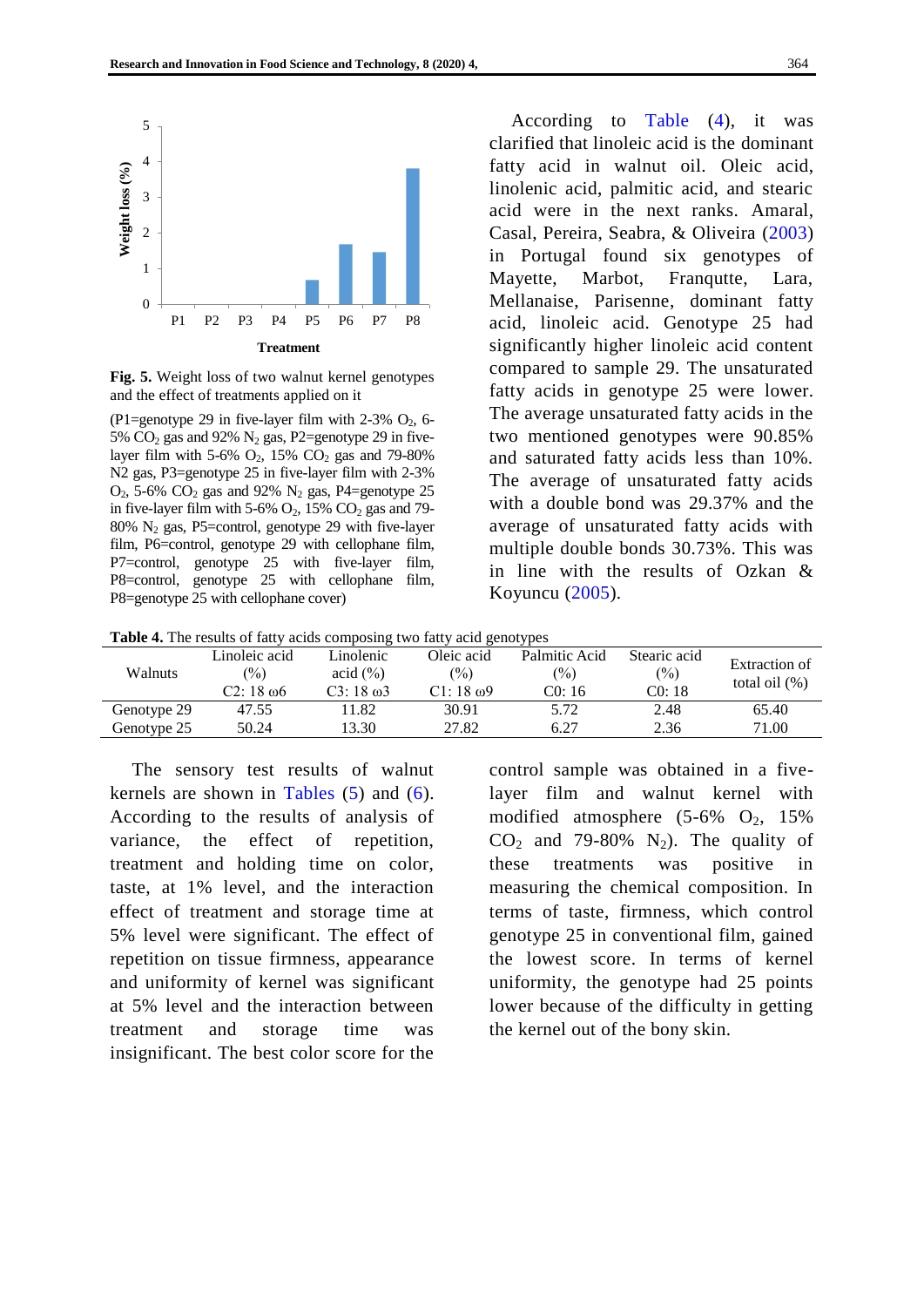|                | $w$ alliut genotypes                                       |                                 |                                |                             |                                |                                |
|----------------|------------------------------------------------------------|---------------------------------|--------------------------------|-----------------------------|--------------------------------|--------------------------------|
| Row            | Applied treatments                                         | Color                           | <b>Taste</b>                   | <b>Tissue</b><br>firmness   | Appearance                     | Kernel<br>uniformity           |
| 1              | Genotype 29 with 5-6% $O_2$<br>and $15\%$ CO <sub>2</sub>  | $78.83 \pm 2.98$ <sup>bc</sup>  | $79.44 \pm 2.00^{\rm bc}$      | $81.10\pm3.10^{b}$          | $78.21 \pm 2.97$ <sup>bc</sup> | $79.6 \pm 2.97^b$              |
| $\mathfrak{D}$ | Genotype 29 with 2-2% $O_2$<br>and 6-5% $CO2$              | $78.34 \pm 2.97$ <sup>abc</sup> | $84.44 \pm 3.10^{bc}$          | $82.10\pm3.15^b$            | $79.70 \pm 2.98^{\rm b}$       | $78.45 \pm 2.97^b$             |
| 3              | Genotype 25 with 5-6% $O_2$<br>and 15% $CO2$               | $79.60 \pm 2.98$ <sup>bc</sup>  | $83.17 \pm 3.20^{\circ}$       | $82.65 \pm 3.10^b$          | $81.90 \pm 3.10^b$             | $81.75 \pm 3.00^{\circ}$       |
| 4              | Genotype 25 with 2-3% $O_2$<br>and $6-5\%$ CO <sub>2</sub> | $81.41 \pm 3.00^{\circ}$        | $81.33 \pm 3.00^{\circ}$       | $79.60 \pm 2.98^b$          | $79.00 \pm 2.97$ <sup>bc</sup> | $80.60 \pm 2.99^b$             |
| 5              | Witness 29 in the five-layer<br>film                       | $82.14 \pm 3.10^c$              | $80.42 \pm 3.10^{bc}$          | $81.10 \pm 1.30^b$          | $82.35 \pm 3.20^{\circ}$       | $79.54 \pm 2.98^b$             |
| 6              | Witness 29 in ordinary film                                | $81.47 \pm 3.20$ <sup>c</sup>   | $80.00 \pm 2.99$ <sup>bc</sup> | $81.40 \pm 3.10^b$          | $81.16 \pm 3.10^c$             | $77.50 \pm 2.96$ <sup>ab</sup> |
| $\tau$         | Witness 25 in the five-layer<br>film                       | 74.98±2.98 <sup>ab</sup>        | $74.79 \pm 2.90^{ab}$          | $76.98 \pm 2.96^a$          | $74.10 \pm 2.39$ <sup>a</sup>  | $75.85 \pm 2.95^{\text{a}}$    |
| 8              | Witness 25 in ordinary film                                | $72.12 \pm 2.90^a$              | $71.90 \pm 2.90^a$             | $73.37 \pm 2.92^{\text{a}}$ | $70.80 \pm 2.90^{\circ}$       | $72.25 \pm 2.90^a$             |

<span id="page-8-0"></span>**Table 5.** Comparison of the average effect of modified atmosphere applied on kernel sensory properties of two walnut genotypes

<span id="page-8-1"></span>The non-similar letters in each column show the difference in the significance level for that trait.

Table 6. Comparison of the average effect of modified atmosphere use on kernel sensory properties of two walnut genotypes

| Row | Storage time                | Color              | Taste           | <b>Tissue</b><br>firmness | Appearance      | Kernel<br>uniformity |
|-----|-----------------------------|--------------------|-----------------|---------------------------|-----------------|----------------------|
|     | Three months after storage  | $84.15^{\circ}$    | $85.35^{b}$     | $85.52^{b}$               | $84.89^{b}$     | $84.83^{\circ}$      |
|     | Six months after storage    | 83.84 <sup>c</sup> | $85.33^{b}$     | $74.2^{b}$                | $84.85^{b}$     | $84.86^a$            |
|     | Nine months after storage   | $74.86^{b}$        | $73.15^{\circ}$ | $85.45^{\circ}$           | $73.53^{\rm a}$ | $83.9^{a}$           |
| 4   | Twelve months after storage | 69.97 <sup>a</sup> | $70.82^{\rm a}$ | 85.52 <sup>a</sup>        | $69.51^{\circ}$ | $84.22^{\rm a}$      |

The non-similar letters in each column show the difference in the significance level for that trait.

As the storage life of walnut kernels increased, color and taste decreased, but its tissue firmness increased. The reason is the decrease in walnut kernel moisture with increase in storage time. Appearance decreased and no changes were made to the kernel uniformity. Walnut kernels in this study had a significant difference with the taste of walnut kernels in the market and gained a higher score. Thus, it is desirable to use a five-layer film and a gas composition of 5%  $O_2$  and 15%  $CO_2$ . Anyway, the storage time reduces the taste [\(Table 6\)](#page-8-1).

According to [Table \(5\),](#page-8-0) control genotypes 25 and 29 had the lowest score in conventional film. The highest score is for samples stored in the five-layer film with or without modified atmosphere. The best color for the control sample was in five-layer walnut film with modified atmosphere (5-6%  $O_2$ , 15%  $CO_2$  and 79- $80\%$  N<sub>2</sub>). At genotype 25, the samples had better color relative to genotype 29, with the main reason as the later harvest date of

genotype 29. These results show that care must be taken in the harvest date. When 85% of the walnut green skin has a cleft, it had to be harvested. Packed samples with 5-6% O<sub>2</sub>, 15% CO<sub>2</sub>, and 79-80% N<sub>2</sub> showed better appearance than other samples. Genotype 25 gained more scores. As the shelf life increased, the appearance of the properties decreased. Regarding the firmness of the tissue and the uniformity of the kernel, no changes were observed in the stored samples. No significant differences were seen between the treatments and the control samples for uniformity [\(Table 6\)](#page-8-1).

Genotypes 29 were contaminated with aflatoxin and aflatoxin levels were determined at 5 parts per billion. No aflatoxin contamination was seen in genotype 25. This shows that besides controlling cracking of hard walnut skin, improper harvesting date also results in the growth of aflatoxin-producing fungi in walnut kernel samples.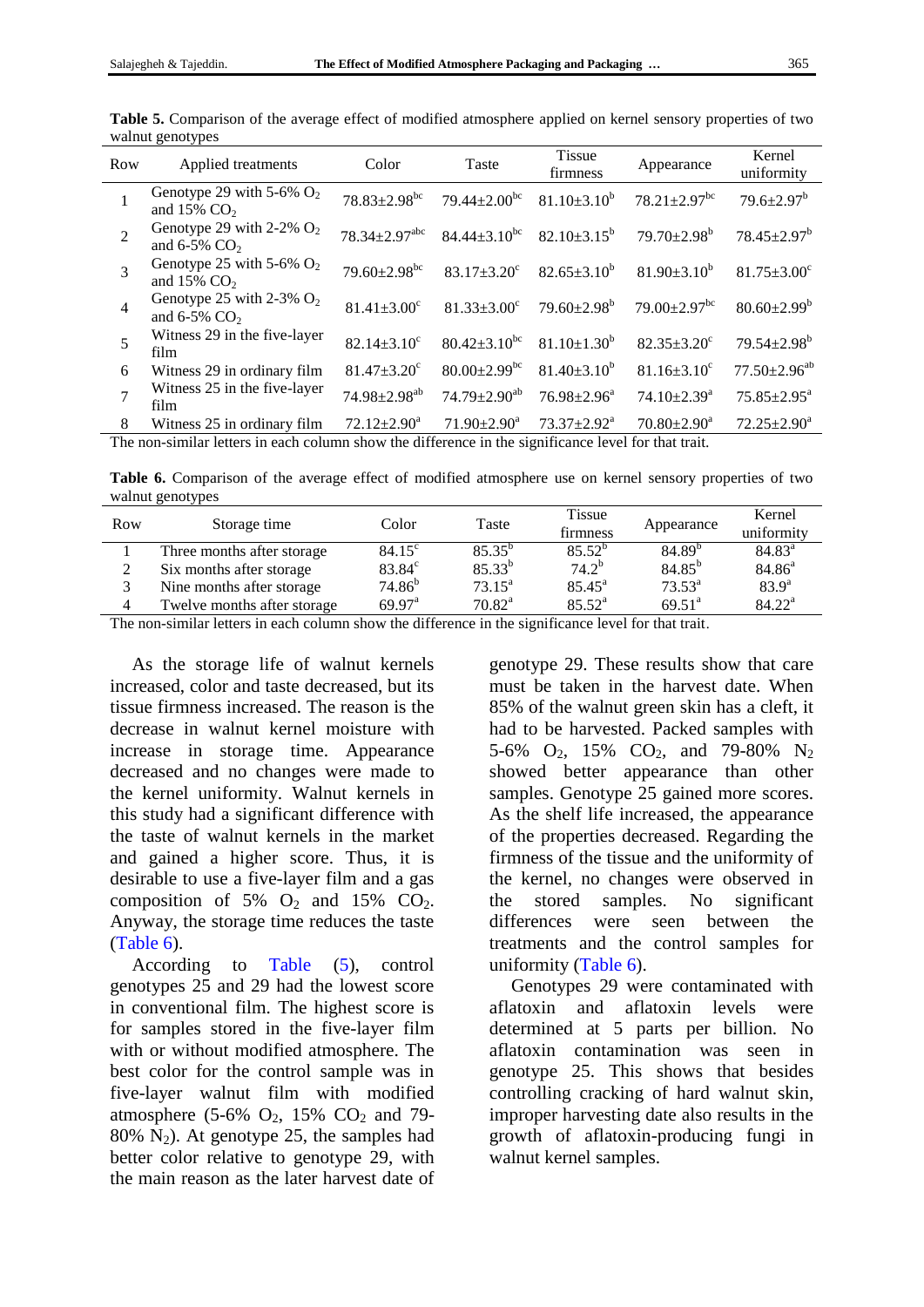## **Conclusions**

Walnut is considered as one of the most important dried fruits given its nutritional value due to its essential and unsaturated fatty acids. Maintaining this nutritional value during maintenance was one of the goals of the project. In doing so, we examined the important physicochemical properties of two walnut kernel genotypes through its MAP, and by using five-layer PA/PE/PA/PE composite packaging materials and aluminum foil. The results showed that unsaturated fatty acids in walnut oil was higher than saturated fatty acids and was the dominant fatty acid in linoleic acid. Overall, genotype 25 packaged in five-layer film containing 5- 6%  $O_2$ , 15%  $CO_2$  and 79-80%  $N_2$  is recommended due to lack of aflatoxin and desirable chemical and sensory properties.

#### **References**

- <span id="page-9-0"></span>Ahmadi, K., Ebadzadeh, H. R., Hatami, F., Hoseinpour, R., Abdeshah, H., Rezaei, M. M., & Fazli Stabragh, M. (2018). *Agricultural statistics 2017: Horticultural products, Volume 3*. Retrieved from Ministry of Agricultural Jihad, Plannining and Economic Affairs, Information Technology and Communication Center: <https://www.maj.ir/Dorsapax/userfiles/Sub65/amarnamehj3-95-site.pdf> (in Persian)
- <span id="page-9-13"></span>Amaral, J. S., Casal, S., Pereira, J. A., Seabra, R. M., & Oliveira, B. P. P. (2003). Determination of Sterol and Fatty Acid Compositions, Oxidative Stability, and Nutritional Value of Six Walnut (Juglans regia L.) Cultivars Grown in Portugal. *Journal of Agricultural and Food Chemistry, 51*(26), 7698-7702. doi[:https://doi.org/10.1021/jf030451d](https://doi.org/10.1021/jf030451d)
- <span id="page-9-9"></span>AOAC. (2005a). Method 923.03. In: Official Methods of Analysis, 21th Edition, AOAC International Publisher, Gaithersburg.
- <span id="page-9-6"></span>AOAC. (2005b). Official Methods and Recommended practices of the American oil chemists' society, 4th end.Edited by D. Firestone. In: American oil chemists' society, Champaign.
- <span id="page-9-1"></span>Bayat, F., & Mahjub, M. (2017). Walnut properties. *Ministry of Agricultural Jihad, Hamedan Agricultural Jihad Organization.* Retrieved fro[m http://www.agrilib.ir/book\\_3465.pdf](http://www.agrilib.ir/book_3465.pdf) (in Persian)
- <span id="page-9-10"></span>Cheraghali, A. M., Yazdanpanah, H., Doraki, N., Abouhossain, G., Hassibi, M., Ali-abadi, S., . . . Zamanian, F. (2007). Incidence of aflatoxins in Iran pistachio nuts. *Food and Chemical Toxicology, 45*(5), 812-816. doi[:https://doi.org/10.1016/j.fct.2006.10.026](https://doi.org/10.1016/j.fct.2006.10.026)
- <span id="page-9-12"></span>Cline, L., & Press, J. (1990). Reduction in almond moth infestation using commercial packaging of foods in combination with the parasitic wasp, Baracon hebetor. *J Economic-entomology, 83*(3), 1110-1113 .
- <span id="page-9-11"></span>Escobar, B., Estevez, A. M., & Guiñez, M. A. (2000). Storage of cereal bars with mesquite cotyledon (Prosopis chilensis (Mol (Stuntz). *Archivos latinoamericanos de nutricion*, 50(2), 152-156.
- <span id="page-9-5"></span>Ghanei Zare, T., Tavakolipour, H., & Elhamirad, A. H. (2012). The effect of packing material and vacuum conditions on the quality properties of dried pistachio during storage time. *Journal of Food Science and Processing, 4*(1), 65-71 .(in Persian)
- <span id="page-9-2"></span>Golzari, M., Rahemi, M., Hassani, D., Vahdati, K., & Mohammadi, N. (2013). Protein content, fat and fatty acids of kernel in some persian walnut (Juglans regia L.) cultivars affected by kind of pollen. *Food Science and Technology, 10*(38), 21-31 .(in Persian)
- <span id="page-9-4"></span>Hamedi, M. (2015). *Food Chemistry* (2 ed. Vol. 1, ): Tehran University Publishing Center. (in Persian)
- <span id="page-9-8"></span>Hosseini, Z. (1990). *Common methods of food decomposition*: Shiraz University Publication. (in Persian)
- <span id="page-9-7"></span>Iranian National Standardization Organization. (2018). Animal and vegetable fats and oils-Determination of peroxide value-Iodometric (visual) endpoint determination. (ISIRI Standard No. 4179,  $2<sup>nd</sup>$  Revision). Retrieved from<http://standard.isiri.gov.ir/StandardView.aspx?Id=50001> (in Persian)
- <span id="page-9-3"></span>Maskan, M., & Karatag, S. (1997). Sorption Characteristics of Whole Pistachio Nuts (*Pistacia Vera* L.). *Drying Technology, 15*(3-4), 1119-1139. doi[:https://doi.org/10.1080/07373939708917282](https://doi.org/10.1080/07373939708917282)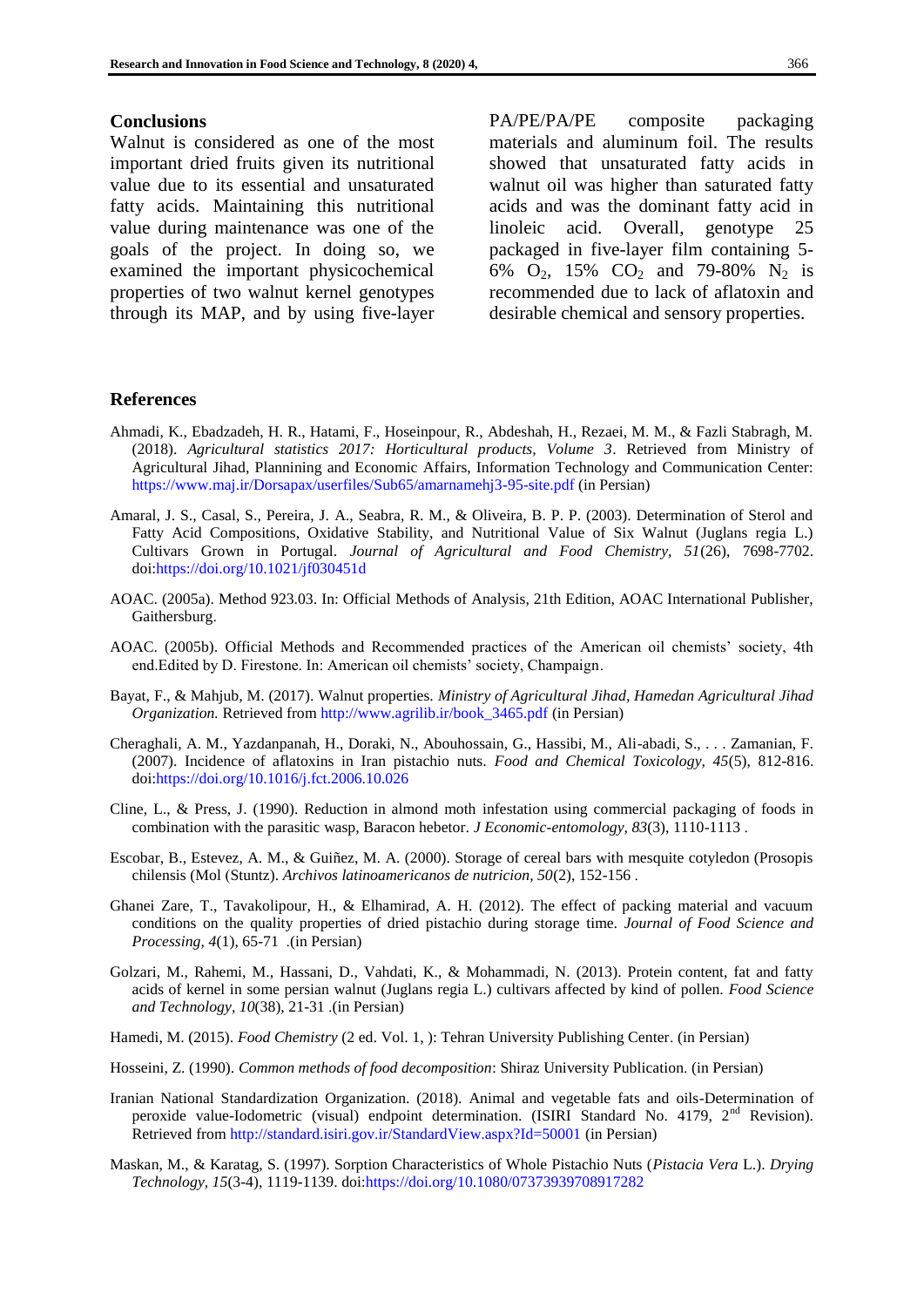- <span id="page-10-7"></span>Mexis, S. F., Riganakos, K. A., & Kontominas, M. G. (2011). Effect of irradiation ,active and modified atmosphere packaging, container oxygen barrier and storage conditions on the physicochemical and sensory properties of raw unpeeled almond kernels (Prunus dulcis). *Journal of the Science of Food and Agriculture, 91*(4), 634-649. doi[:https://doi.org/10.1002/jsfa.4225](https://doi.org/10.1002/jsfa.4225)
- <span id="page-10-8"></span>Ozkan, G., & Koyuncu, M. A. (2005). Physical and chemical composition of some walnut (*Juglans regia* L) genotypes grown in Turkey. *Grasas y Aceites, 56*(2), 141-146. doi[:https://doi.org/10.3989/gya.2005.v56.i2.122](https://doi.org/10.3989/gya.2005.v56.i2.122)
- <span id="page-10-6"></span>Piggott, J .R., Simpson, S. J., & Williams, S. A. R. (1998). Sensory analysis. *International journal of food science & technology, 33*(1), 7-12. do[i:https://doi.org/10.1046/j.1365-2621.1998.00154.x](https://doi.org/10.1046/j.1365-2621.1998.00154.x)
- <span id="page-10-3"></span>Raee, M., Sedaghat, N., Pourazarang, H., & Hashemi, N. (2007, 4-5 December). *Evaluation of the effects of packaging material and modified atmospher conditions on the physicochemical properties of pistachio*. Paper presented at the The First Iranian Congress on Processing & Packaging of Pistachio Nuts. [https://www.civilica.com/Paper-ICPPPN01-ICPPPN01\\_029.html](https://www.civilica.com/Paper-ICPPPN01-ICPPPN01_029.html) (in Persian)
- <span id="page-10-4"></span>Sattar, A., Mohammad, J., Saleem, A., Jan, M., & Ahmad, A. (1990). Effect of fluorescent light, gamma radiation and packages on oxidative deterioration of dry nuts. *Sarhad Journal of Agriculture, 6*(3), 235-240 .
- <span id="page-10-0"></span>Stampar ,F., Solar, A., Hudina, M., Veberic, R., & Colaric, M. (2006). Traditional walnut liqueur-cocktail of phenolics. *Food chemistry, 95*(4), 627-631. doi[:https://doi.org/10.1016/j.foodchem.2005.01.035](https://doi.org/10.1016/j.foodchem.2005.01.035)
- <span id="page-10-5"></span>Stiles, M. E., & Ooraikul, B. (1991). *Modified Atmosphere Packaging of Foods* (B.Tajeddin, Trans. Vol. 2<sup>nd</sup>). Canada: Alberta University.
- <span id="page-10-1"></span>Tajeddin, B. (2004). The effect of polymer films on walnut packaging. *Pajouhesh & Sazandegi, 62*(1-62), 2-8 . (in Persian)
- <span id="page-10-2"></span>Yaman, A. (2004). Determination of shelf-life of pistachio nut kernel at different packaging materials and workhouse conditions. In: Pistachio Institute, Graziartep, Turkey.